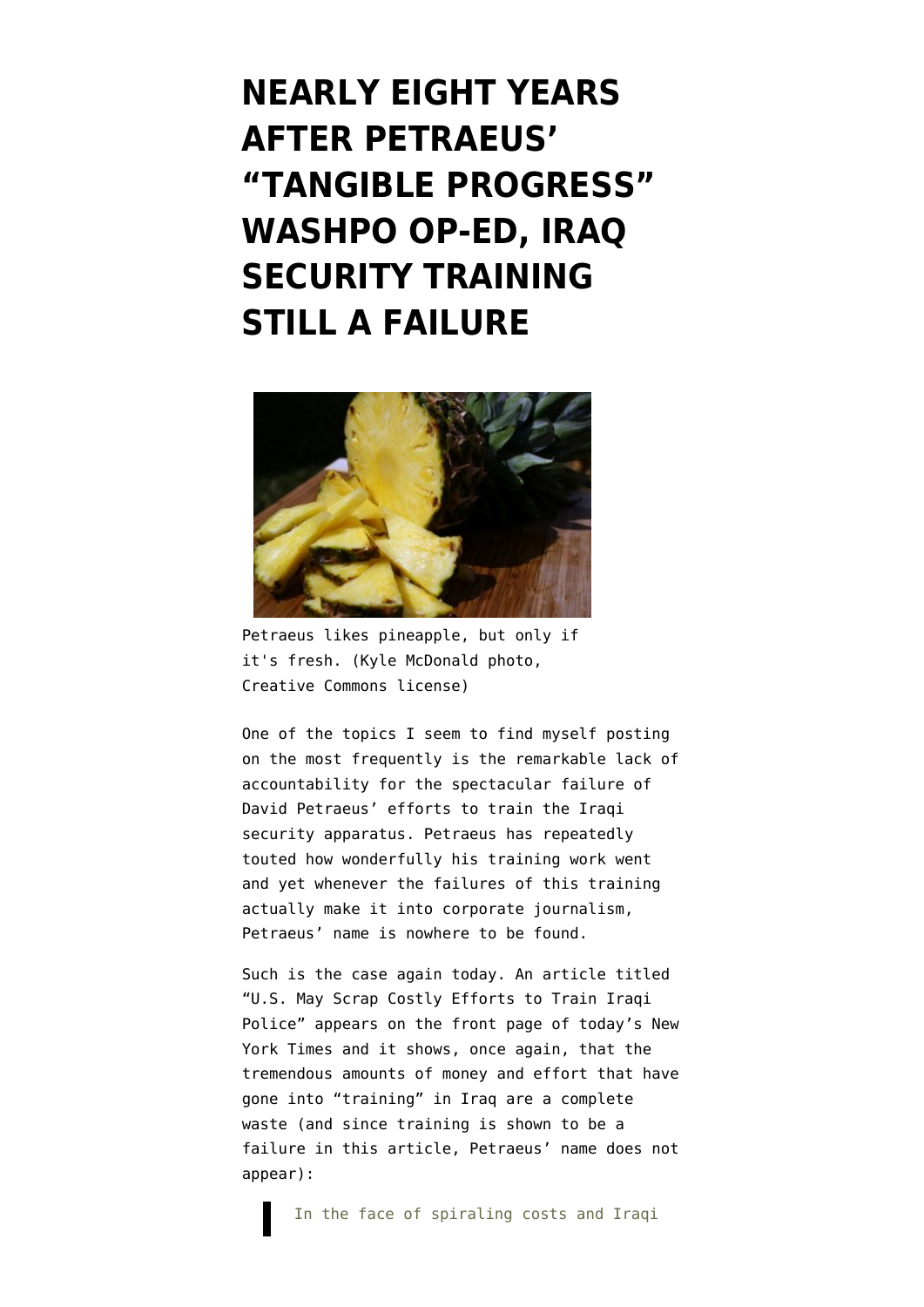officials who say they never wanted it in the first place, the State Department has slashed — and may jettison entirely by the end of the year  $-$  a multibilliondollar police training program that was to have been the centerpiece of a hugely expanded civilian mission here.

But wait, this is the State Department. How did the effort get in their hands? It turns out that they started it originally, turned it over to Petraeus and then recently took it back:

> Since 2003, the American government has spent nearly \$8 billion training the Iraqi police. The program was first under the State Department, but it was transferred to the Department of Defense in 2004 as the insurgency intensified. Yet the force that the American military left behind was trained to fight a counterinsurgency, not to act as a traditional law enforcement organization. Police officers here, for example, do not pull over speeding drivers or respond to calls about cats stuck in trees.

Petraeus burst onto the scene politically in September of 2004, when he penned an [op-ed in](http://www.washingtonpost.com/wp-dyn/articles/A49283-2004Sep25.html) [the Washington Post](http://www.washingtonpost.com/wp-dyn/articles/A49283-2004Sep25.html) in which he praised himself for his wonderful work in training Iraqi security forces:

> Helping organize, train and equip nearly a quarter-million of Iraq's security forces is a daunting task. Doing so in the middle of a tough insurgency increases the challenge enormously, making the mission akin to repairing an aircraft while in flight — and while being shot at. Now, however, 18 months after entering Iraq, I see tangible progress. Iraqi security elements are being rebuilt from the ground up.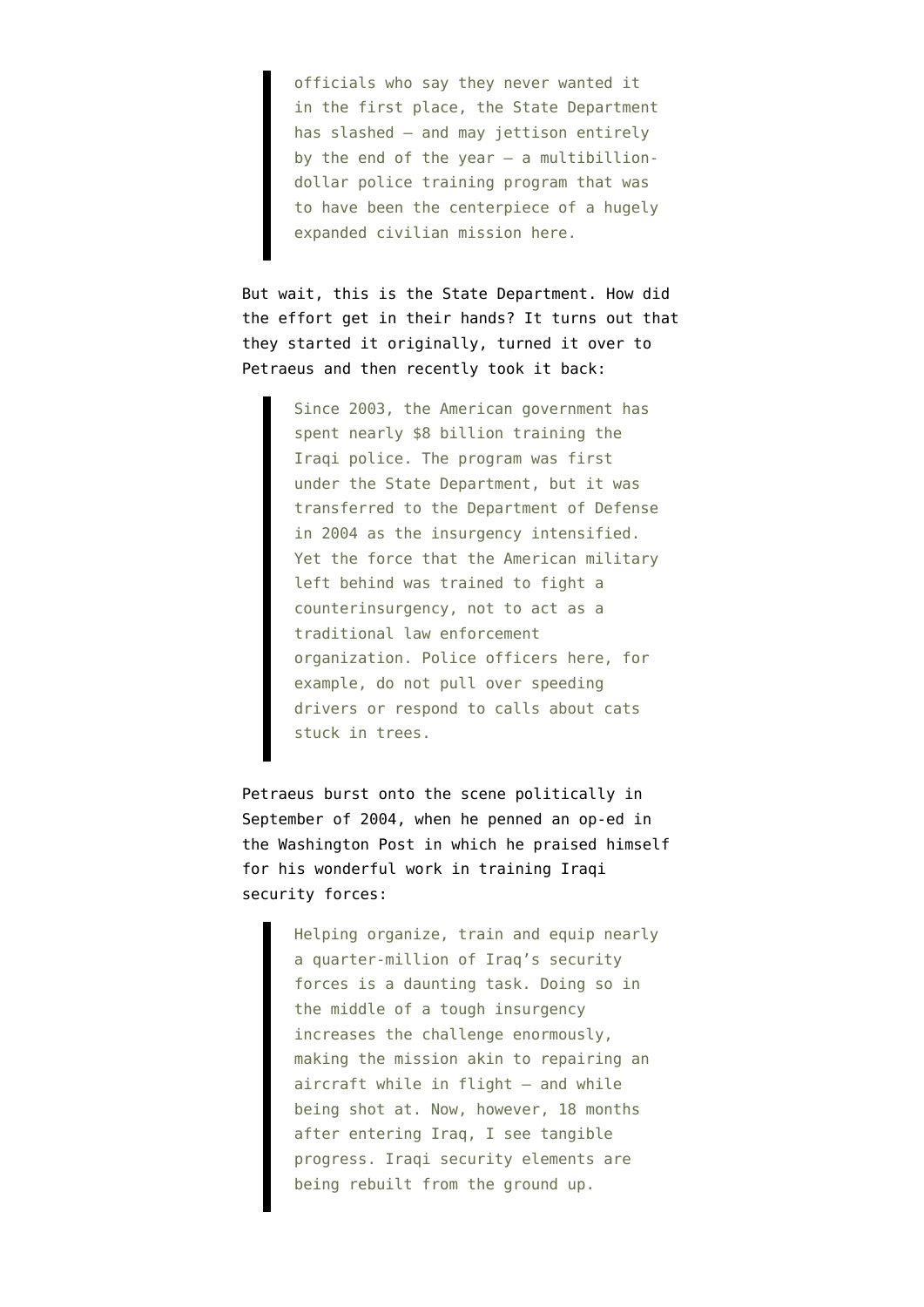This was a nearly unprecedented move by an active military officer, jumping into a political discussion just before a critical presidential election. Petraeus' actions could be seen in no other light than as an endorsement of Bush's war and an attempt to help Bush get re-elected by painting a rosy picture of "progress" at a time when citizens were beginning to think the war effort had been a waste.

Petraeus threw some big numbers around in the op-ed:

> Nonetheless, there are reasons for optimism. Today approximately 164,000 Iraqi police and soldiers (of which about 100,000 are trained and equipped) and an additional 74,000 facility protection forces are performing a wide variety of security missions. Equipment is being delivered. Training is on track and increasing in capacity. Infrastructure is being repaired. Command and control structures and institutions are being reestablished.

And yet, when we hit the review of war progress three years later in September of 2007, Petraeus was not held accountable for the fact that his claims on training had been false. In their ["fact-checking" of the Move-On.org "General](http://voices.washingtonpost.com/fact-checker/2007/09/general_betray_us.html) [Betray Us" ad](http://voices.washingtonpost.com/fact-checker/2007/09/general_betray_us.html), the Washington Post (while awarding three Pincchios to Move-On and undoubtedly earning a number of their own) wrung their hands over the training claims:

> With hindsight, Petraeus was overly optimistic in his 2004 assessment. But does this statement support MoveOn.org's indictment against him?

A claim of "tangible progress" was not totally unreasonable in 2004. The more important question is whether that progress was sufficient to stabilize Iraq. Obviously, it wasn't.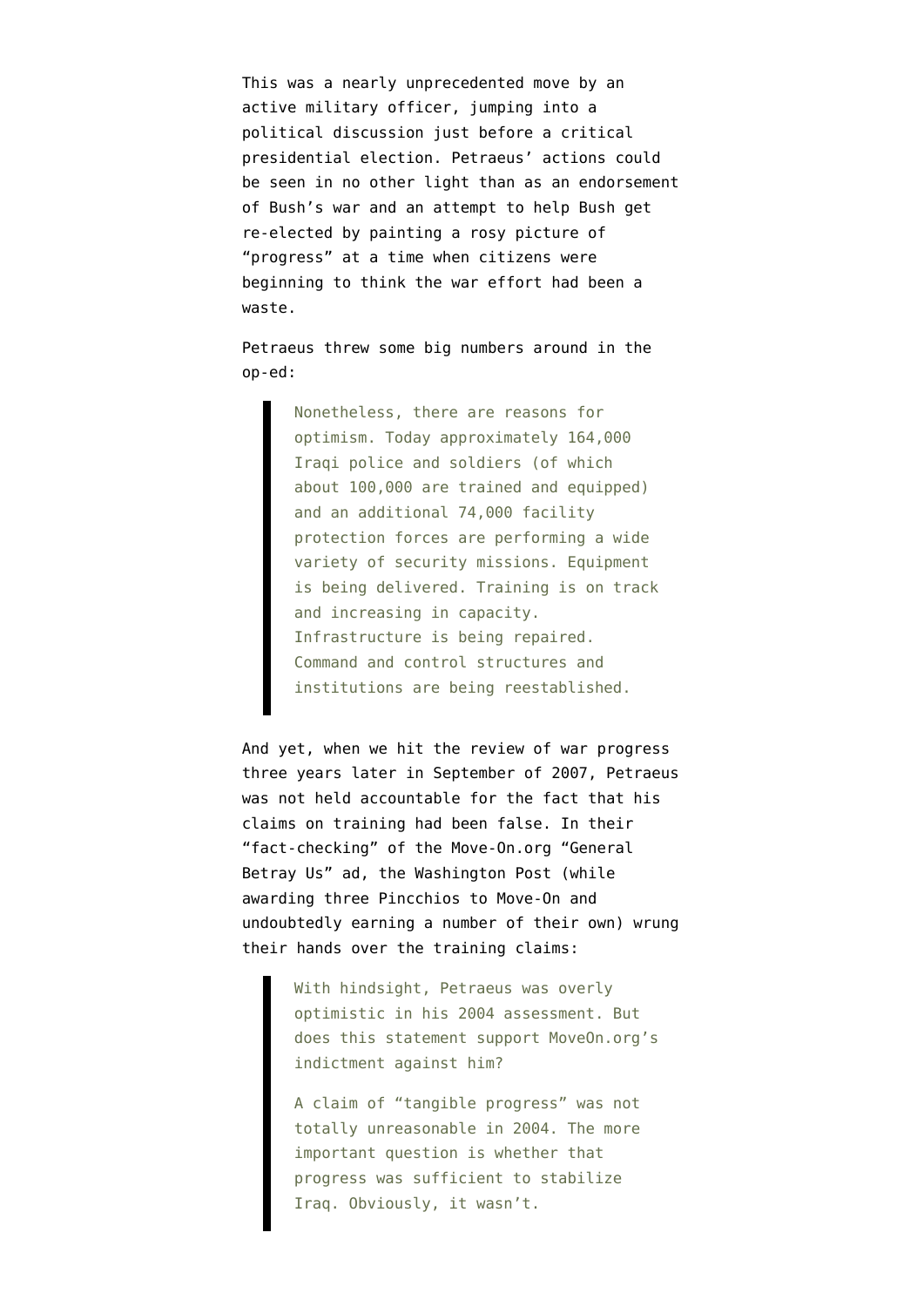Yup, Petraeus clearly claimed in 2004 that his training had everything on track to stabilize Iraq in short order. That turned out not to be true, but the Post merely decided to describe that as "not totally unreasonable" so that they could award Pincchios to Move-On for pointing out where Petraeus lied. The Post had a clearly marked roadmap showing where and how Petraeus lied, and they chose to shield him against his failures.

Sadly, this indirect reference in the "fact checker" is about the only place the issue of training came up during the 2007 debate, and yet the misleading statements about training were clearly an area in which Petraeus should have been most vulnerable at the time. Petraeus was allowed to wipe the slate clean of his previous failures and lead the "new, improved" effort in Iraq.

Going back to today's Times article, a bit of reading between the lines shows that as we approach eight years after Petraeus' claim of "tangible progress", the entire concept of training has been a sham from the start. Recall that we read earlier that "the force that the American military left behind was trained to fight a counterinsurgency", but the Times tells us in another part of their article:

> The Iraqis have also insisted that the training sessions be held at their own facilities, rather than American ones. But reflecting the mistrust that remains between Iraqi and American officials, the State Department's security guards will not allow the trainers to establish set meeting times at Iraqi facilities, so as not to set a pattern for insurgents, who still sometimes infiltrate Iraq's military and police.

Although we have avoided traditional police training to train Iraq's police in counterinsurgency, that force is still infiltrated by…insurgents. We have poured